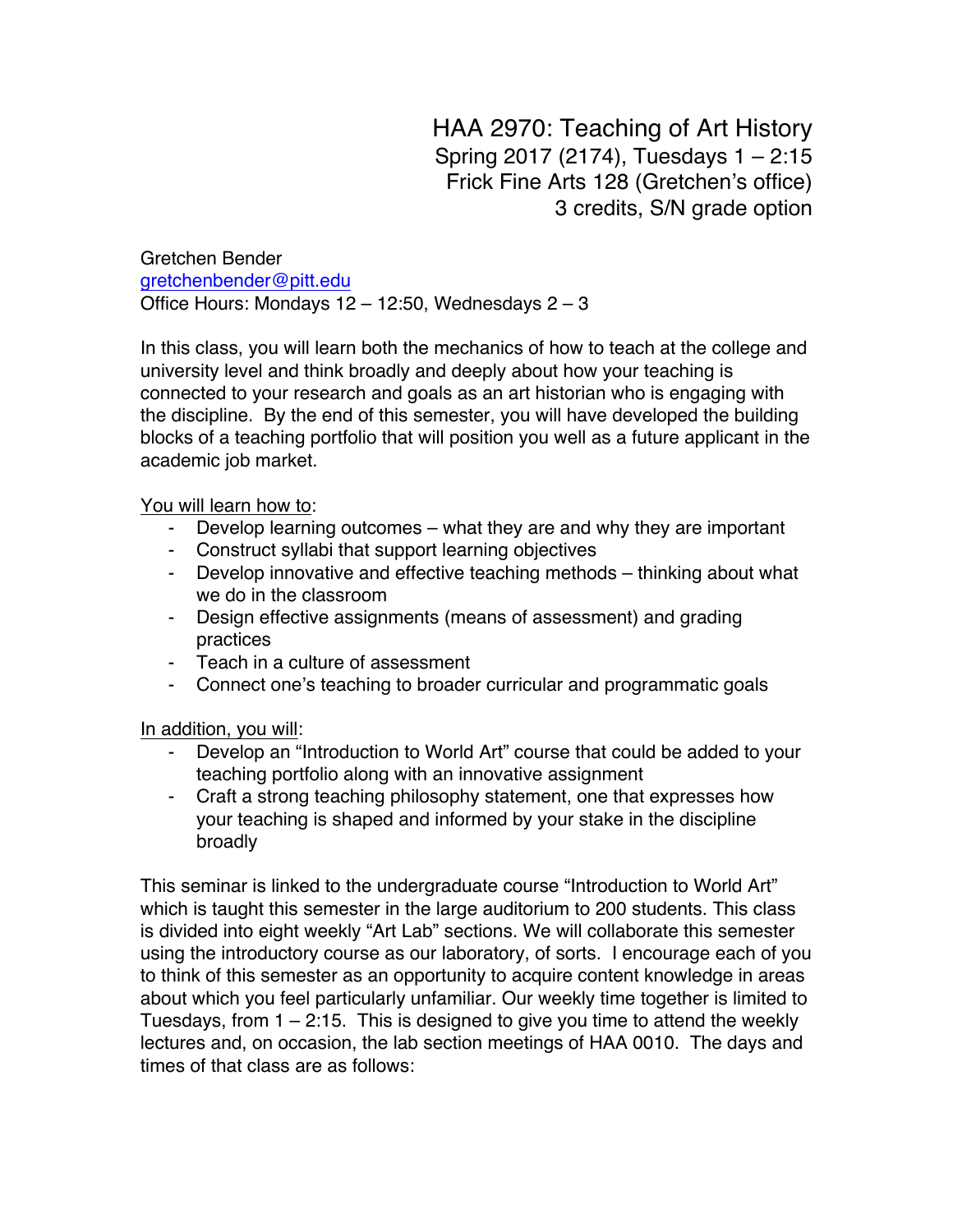Large Group Meeting: Mondays and Wednesdays 1 – 1:50, room 125

Lab Sections:

Wednesdays 10 – 10:50 and 11 – 11:50 Fridays 10 – 10:50, 11 – 11:50, 12 – 12:50, 1 – 1:50, 2 – 2:50, 3 – 3:50

# Assignments and Evaluation:

The seminar is graded on the S/N grade basis and is worth 3 credits. To earn the "S" grade for the seminar, you must successfully complete the following:

- Attendance and Engagement: You will be required to attend all of our group sessions (Tuesdays  $1 - 2.15$ ) and engage in our discussions, planning sessions and activities. You should also be devoting a minimum of one hour per week to sitting in on and observing other classes or meeting with other members of the seminar to complete activities or assignments. You will be required to complete readings and homework activities prior to each week's meeting. These will be minimal, but are strategically important. They should not require much time, but will be important if you are to achieve the main goals of the course and develop an effective teaching portfolio, acquainting yourself with resources and tools. We will be compiling a glossary of the key terms that circulate in our discussions of innovative pedagogy, and a listing of the teaching resources we discover (see below).
- Tasks:
	- o Working in groups, you will design, lead and observe HAA 0010 Art-Lab sessions during the week of 2/20 (a visit to the Carnegie Museums of Art and Natural History) *or* 2/27 (a visit to the University Art Gallery).
	- o Attend at least one workshop offered by Pitt's University Center for Teaching and Learning. You should consult this calendar early in the semester and reserve your seat in the session that most interests you: http://www.teaching.pitt.edu/workshops/.
	- $\circ$  At the end of the semester you will submit a teaching portfolio that includes the following:
		- An HAA 0010: Introduction to World Art Course that includes:
			- o A Syllabus. You are free to use my course syllabus for this purpose but I encourage you to adapt it slightly to make it your own, reconsidering learning objectives and/or assignments, for example. You will need to design a syllabus for a small section (for 40 students)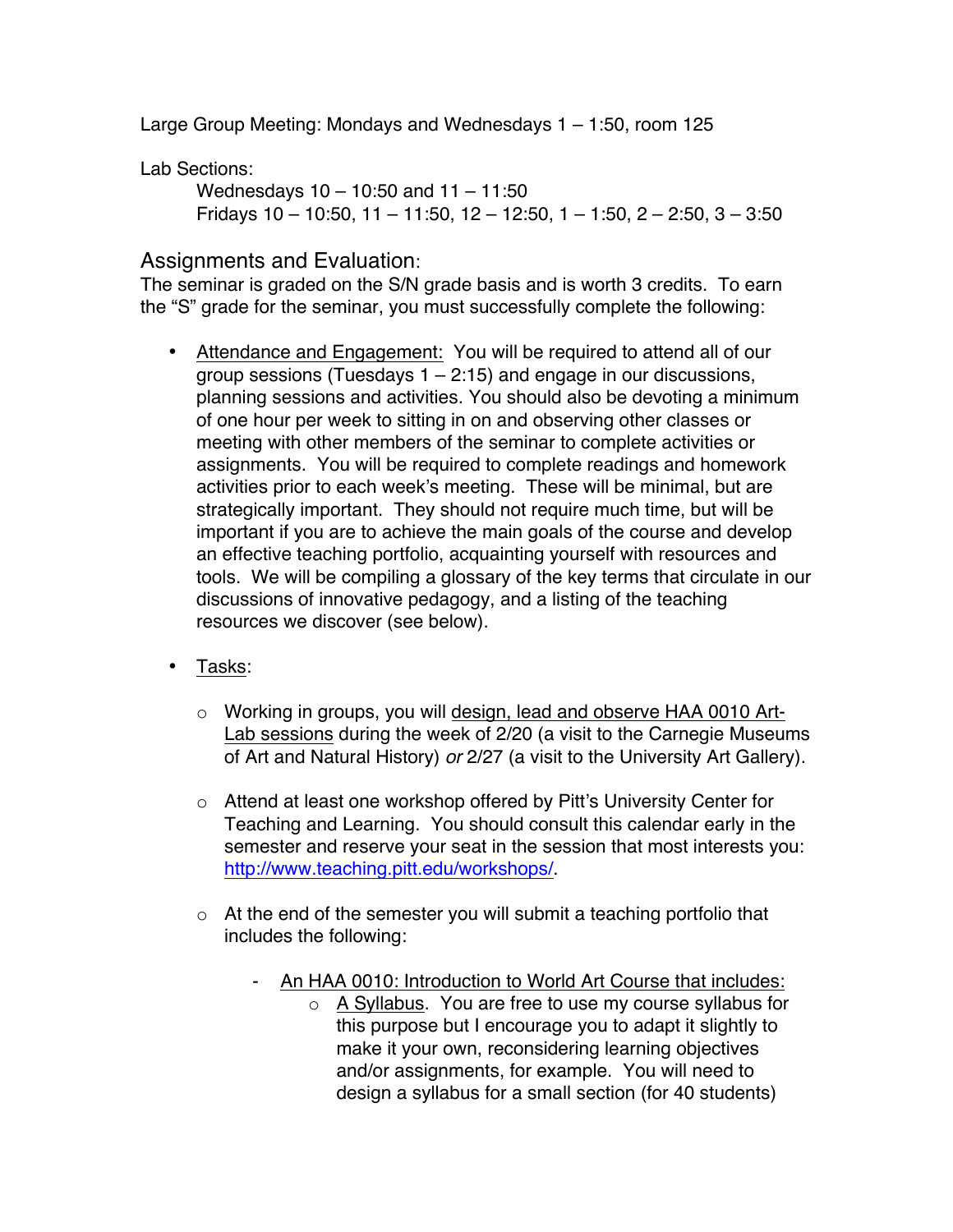rather than an auditorium version. How will you structure the course if there are no weekly lab sections?

- $\circ$  A new unit: One that builds on your own research interests *and* incorporates works from other parts of the world about which you are unfamiliar. You will conceptualize this unit in partnership with a student in the class whose area of specialization differs considerably from your own, enabling you to think globally about your material. You can use my handouts as a model.
- o A newly designed graded assignment including a grading rubric, based on the research we do this semester regarding innovative pedagogical practices, one that helps students achieve the central learning objectives of your course. This should be an assignment about which you can speak knowledgably in your teaching philosophy statement.
- A teaching philosophy statement that effectively conveys your particular approach to teaching and provides evidence of engagement with SoTL (scholarship on teaching and learning). A draft will be due on **March 14th**.
- Optional: while not required, you are urged to map out a second class/syllabus to include in your portfolio, preferably one that diversifies your teaching profile. For example, consider a more advanced course in your research area, or an innovative general education course that introduces students to your area of specialization. Start with learning objectives, assignments and activities that enable you to achieve them – what students will *do* – and *then* content.
- $\circ$  At the end of the semester, you will also submit the running bibliography and glossary you have developed over the course of the semester. We will develop these collectively throughout the upcoming weeks in class meetings while working through the assignments. You should adapt this group work to fit your own needs and interests. And submit this working document at the end of the semester. These will be shared with the class as a whole so we all have access to the resources each of us has identified as important. Each entry should be accompanied by a *brief* description of the source and its usefulness (a sentence or two) and, for the glossary, a *brief* definition or citation of a source that would help someone define the concept/individual/theory or approach in question.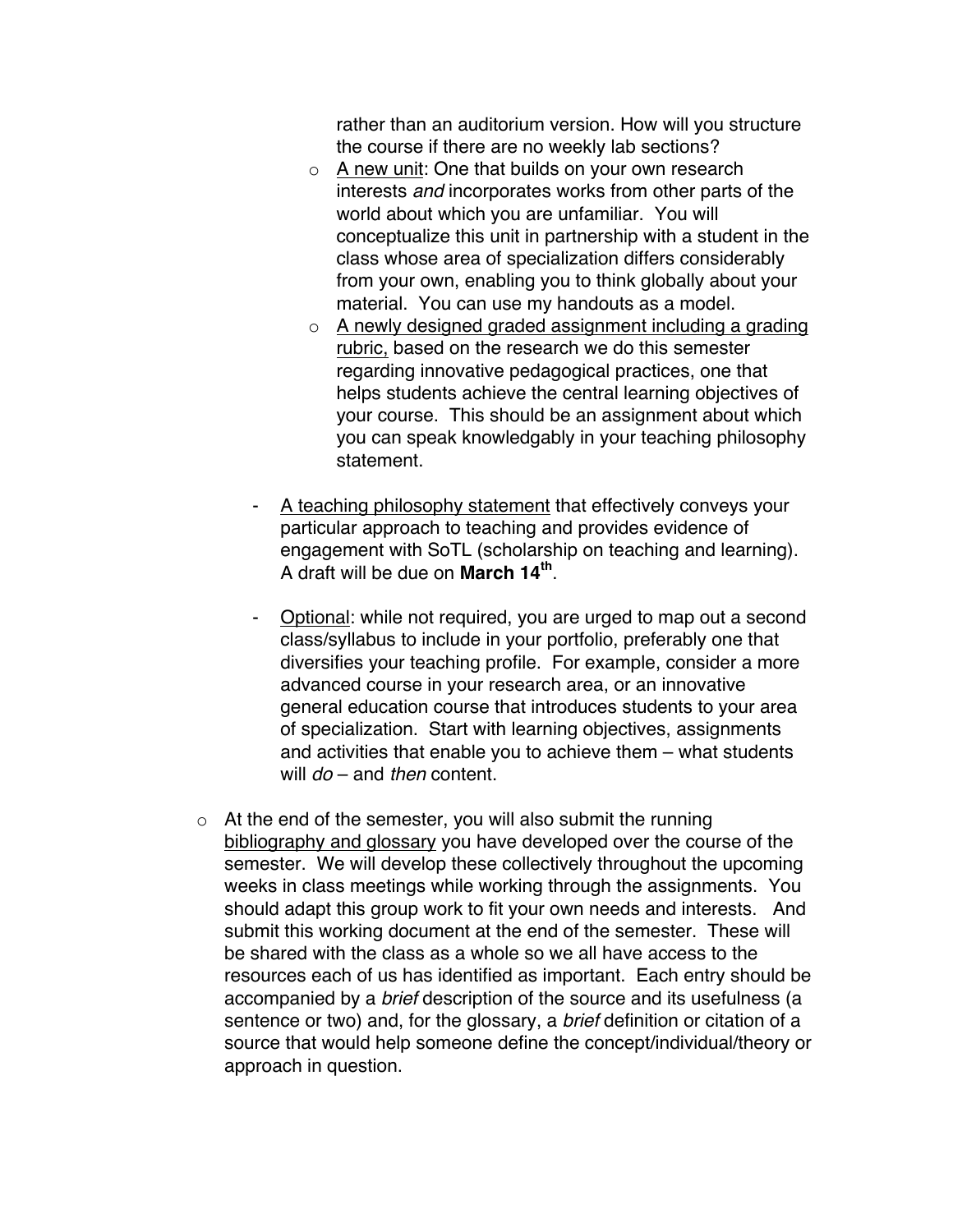Appearing at the end of this syllabus are the standard policies that are required to appear for all Dietrich School of Arts and Sciences syllabi (statements on academic integrity, the Disability Resources office, and email communication) and two more I often use: policy on recording classroom sessions and use of student work for teaching purposes. These apply to this course as well, but you might think about what role these play, and whether there are others you feel would be important to include on your future syllabi.

Courseweb: All materials will be posted on our courseweb site (except for assigned readings that are available online through PittCat or are internet sources). I will also create a box file from which you can download all working documents for the HAA 0010: Introduction to World Art course and add you to that class's courseweb site.

# SCHEDULE

# Getting Started.

- 1/10 Introduction to Course. For next time, on 1-2 pages, write a letter of introduction to me that answers the following questions:
	- o What is your research area or project?
	- o What experience have you already had teaching? As an assistant? As a stand-alone instructor? I'm interested in other disciplines and settings here, too.
	- o Do you have a syllabus/syllabi already developed or in progress? If so, what is/are the course(s)? If not, if you had to write a syllabus *tomorrow*, what would it be?
	- $\circ$  Think about the two best and worst college/university teachers you have had as an undergraduate student. For each, explain your thinking (**not by naming them**!). What, in particular, made them effective or less effective in the classroom? As mentors and teachers? Think about their specific methods.
	- o What else is important for me to know about you to be able to mentor you effectively this semester?
	- $\circ$  In addition to the course goals listed above, are there any other personal goals, pertaining to teaching, that you would like to accomplish this semester or in the upcoming months?
- 1/17 Read the current job advertisements that are posted on our courseweb site and bring your completed surveys with you today (see above).
	- o If there are terms, phrases, concepts or requirements listed in the job ads that you either do not know or do not feel confident you can address successfully as a potential applicant, list these!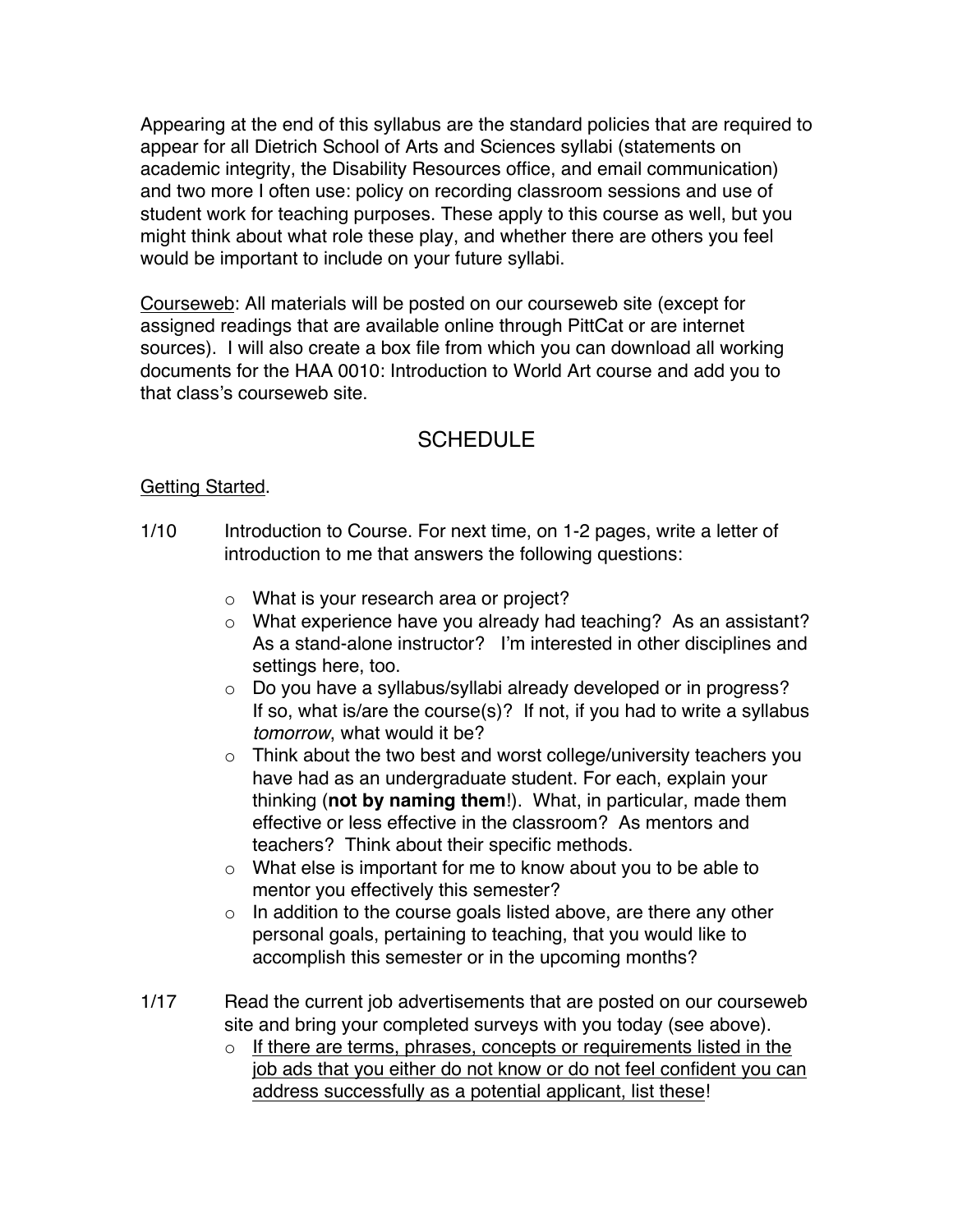- $\circ$  Today, we will also be establishing partners for the HAA 0010 New Unit project.
- 1/24 Discuss:
	- o Gregory Semenza, *Graduate Study for the Twenty-First Century: How to Build an Academic Career in the Humanities,* rev. ed. (New York: Palgrave Macmillan, 2010): Read Chapter 6: Teaching, and the model teaching portfolio in the Appendix: Professional Documents section. This text is available online through PittCat.
	- o L. Dee Fink, *Creating Significant Learning Experiences: An Integrated Approach to Designing College Courses*, rev. ed. (San Francisco: Jossey-Bass, 2013): pp. 55 – 63*.* 
		- I highly suggest you also read pp. 124-144 on syllabus design over the upcoming weeks.
		- Both of these excerpts are posted as .pdf files on courseweb

### Navigating Resources and Getting into the Classroom.

- 1/31 To prepare for today, read the following:
	- $\circ$  My description of the Art Lab assignment (.pdf file)
	- o Rika Burnham and Elliott Kai-Kee, *Teaching in the Art Museum: Interpretation as Experience* (Los Angeles: The J. Paul Getty Museum, 2011): Chap. 5 "Conversation, Discussion and Dialogue," and Chap. 6 "Questioning the Use of Questions." Key question to consider: what are the differences between teaching as a Museum Educator and teaching as an Art Historian? Are there methods employed by Museum Educators that are fruitful for Art Historians to adopt when teaching undergraduates?

Today's Goal: Discuss and plan upcoming Art Lab activities. NOTE: teams will need to work together outside of class to develop their lessons/activities over the next few weeks.

- 2/7 Reports on *New Directions for Teaching and Learning*, and articles on teaching in the *Chronicle of Higher Education.* You will go on a fishing expedition to prepare for this week:
	- o Consult the journal *New Directions for Teaching and Learning*  which is available online through PittCat. Skim the table of contents for at least the last 7 years. Identify  $5 - 10$  issues (the issues tend to focus on a particular theme) or articles that you feel are most interesting, relevant, or helpful as you seek to craft or improve your teaching philosophy statement. (You will be generating an initial bibliography of articles you should consult, based on your particular interests.)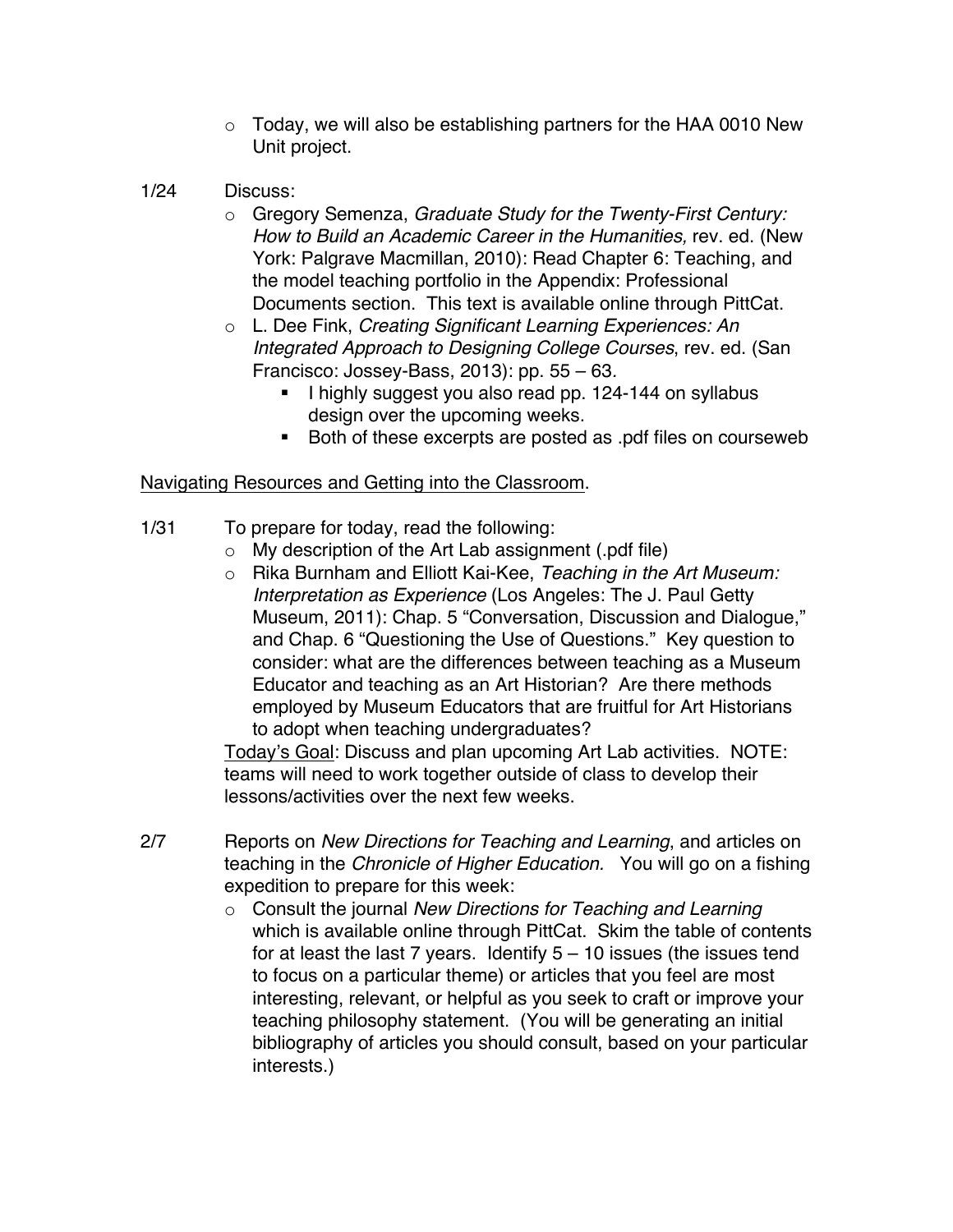- o Likewise, consult the *Chronicle for Higher Education* which is also fully accessible online through PittCat. Find 3 articles on teaching practices, topical issues pertaining to the higher education classroom or pedagogical theory that are of interest to you.
- o Note: you do not actually need to read these citations for today's class! You simply need to bring a bibliographic listing. We will be comparing the lists each of us has developed. *As you skim-read these journals for today, think about the following questions:*
	- What are the "New Directions" in teaching and learning that are given scholarly attention recently?
	- What are the most pressing issues today facing university instructors?
	- What terminology is being employed by these authors including terms you don't know. It's particularly important to list these!
	- In selecting the particular citations that were most of interest to you, is it possible to begin to imagine your approach to or "philosophy" of teaching?
	- What types of essays or topics did you tend to find less interesting? Why do you think they are less relevant?
- 2/14 Reports on *Art History Teaching Resources* and *Hybrid Pedagogy*. As we did last week, you will skim read these websites and return to the prompt questions listed above:
	- $\circ$  Identify 5 10 blog posts, articles, model syllabi, lesson plans, course materials or assignments on the *AHTR* website that are of most interest or relevance to you as you develop your teaching portfolio: http://arthistoryteachingresources.org/
	- o What is *Hybrid Pedagogy?*  http://www.digitalpedagogylab.com/hybridped/*.* Identify at least three online articles or posts that are of most interest or relevance to you. What are your thoughts about the intersection of technology and teaching? Are there particular digital or other technologies that you would like to employ in your teaching?
- 2/21 Final preparations for Art Lab activities for this week and next.
- 2/28 Reports on the Smarthistory, Heilbrunn Timeline of Art History and Scale-Up websites.
	- o What is *Smarthistory*? https://www.khanacademy.org/humanities/arthistory-basics/beginners-art-history/a/cave-painting-contemporary-artand-everything-in-between. Are there resources here that are valuable for you? Click on the "Contributing Editors" link and browse through their listings on "Cultures," "Styles and Themes," and "Art History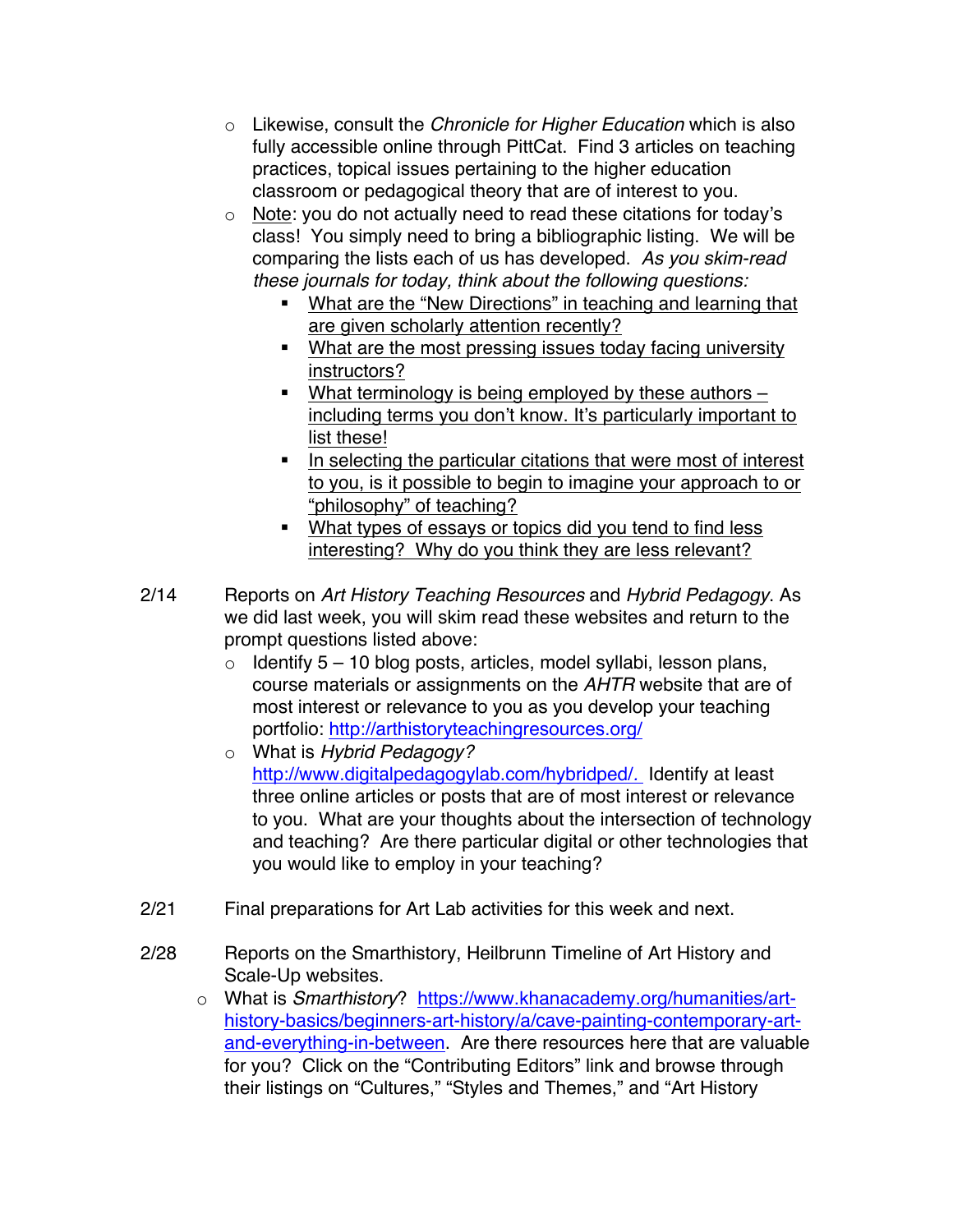Basics." Are there sites, videos, essays or resources you wish to return to as you prepare your own HAA 0010 unit?

- o What is the Heilbrunn Timeline? http://www.metmuseum.org/toah/. Are there particular pages, essays, posts or resources here to which you want to return as you develop your HAA 0010 unit?
- $\circ$  What is Scale-Up? http://scaleup.ncsu.edu/. How does the physicality of the classroom determine teaching practices and the effectiveness of learning? Without infusions of capital to significantly renovate our classrooms, are there ways in which we can disrupt or alter the spatial configuration of the classroom to improve learning experiences?

# 3/7 Spring Break

### Wrap-Up: Completing the Teaching Portfolio and Course Assignments:

- 3/14 **DUE TODAY**: Drafts of your teaching philosophy statements and a list of at least two other teaching resources – texts, articles/essays, apps, digital tools or websites – that are not identified in the syllabus above that you would like to explore or incorporate into your teaching toolkit.
	- $\circ$  Today is a planning session what to do in the remaining weeks of the semester? Readings? Workshops? Divide into affinity groups to develop bibliographies and glossaries? Focus on the development of individual 0010 units? Individual meetings with Gretchen?
- 3/21 Workshop Teaching Philosophy Statements
- $3/28 4/18$ :

Session topics/activities will be determined by the group as a whole. What do we want to do? Where do we want to go?

# Course Policies:

### Policy on Using Student Work for Teaching Purposes

We may use examples of student work for teaching purposes. If a student's work is used, it is done so anonymously. If you are enrolled in this course, it is possible your written and creative work may be used in this context in this current semester or in future semesters in which the class is taught. If you object to having your work used as a model for current or future students, you need to inform the instructor.

Academic Integrity Policy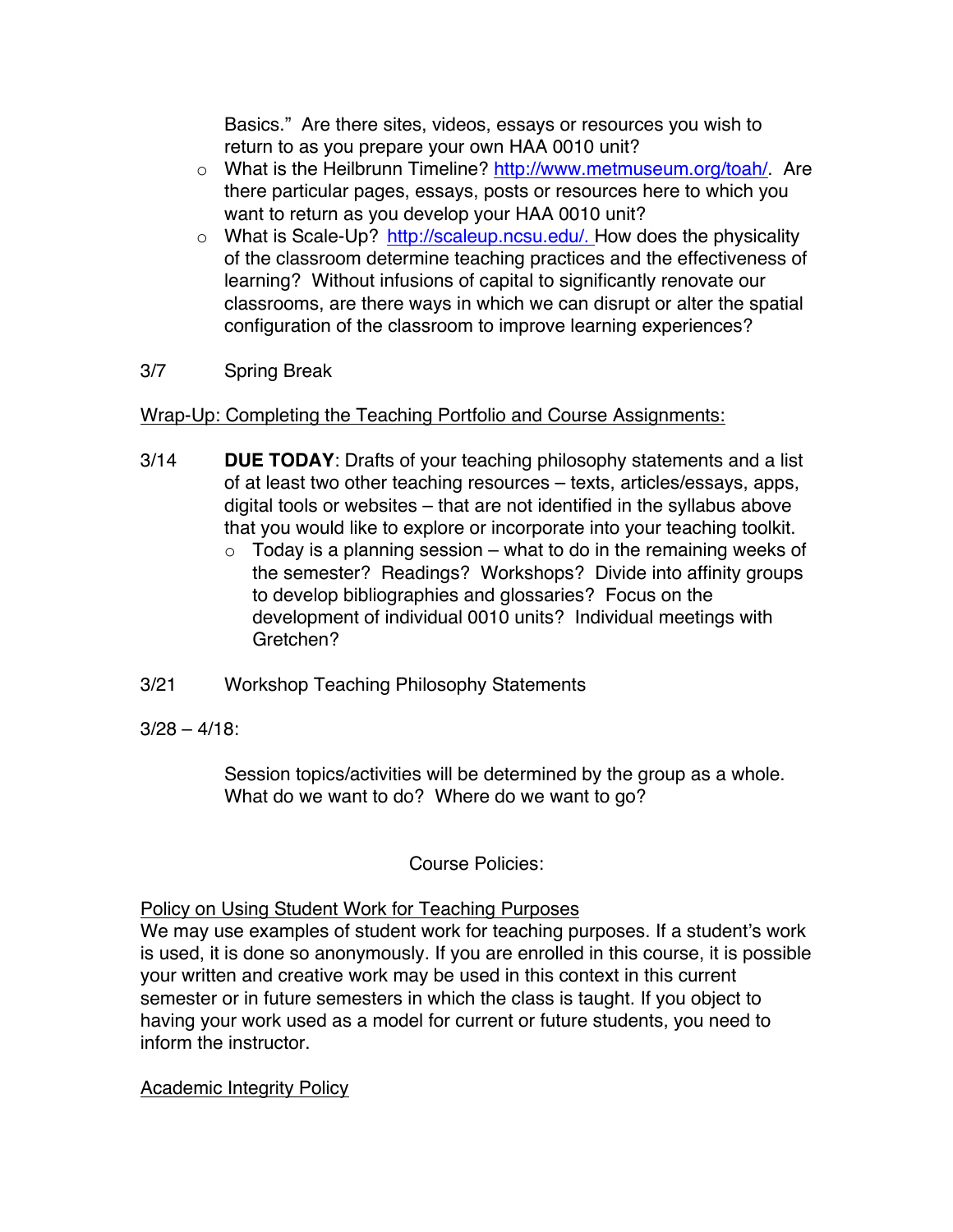All work presented in this class is to be the student's own! (Or for group assignments, a collective expression of the work of the individual members in each group.) Do not replicate, use, copy or paraphrase someone else's ideas, creative work or words without proper citation. (This includes, particularly, information taken from the internet!) I am happy to answer any questions you might have about "proper citation." Violations of the academic integrity code will be reported to the Dean's office, resulting in disciplinary action. Students who violate the academic integrity code – knowingly or unknowingly – will fail this course. It is your responsibility to consult the code. If you have any questions about academic integrity issues and policies, consult the Arts and Sciences Dean's Office or see the website that outlines this policy: http://www.as.pitt.edu/faculty/policy/integrity.html

#### Policy on Recording Classroom Sessions

To ensure the free and open discussion of ideas, students may not record classroom lectures, discussion and/or activities without the advance written permission of the instructor, and any such recording properly approved in advance can be used solely for the student's own private use.

#### Disability Resources

If you have a disability for which you are or may be requesting accommodation, you must contact both your instructor and Disability Resources and Services, 216 William Pitt Union, (412) 648-7890; (412) 383-7355 (TTY), in the first two weeks of the term. DRS will verify your disability and determine reasonable accommodations for this course.

#### Email Policy

Each student is issued a University e-mail address (username@pitt.edu) upon admittance. This e-mail address will be used by the University for official communication with students. Students are expected to read e-mail sent to this account on a regular basis. Failure to read and react to University communications in a timely manner does not absolve the student from knowing and complying with the content of the communications. The University provides an e-mail forwarding service that allows students to read their email via other service providers (e.g. Hotmail, AOL, Yahoo). Students that choose to forward their e-mail from their pitt.edu address to another address do so at their own risk. If e-mail is lost as a result of forwarding, it does no absolve the student from responding to official communications sent to their University e-mail address. To forward e-mail sent to your University account, go to http://accounts.pitt.edu, log into your account, click on Edit Forwarding Addresses, and follow the instructions on the page. Be sure to log out of your account when you have finished. (For the full E-mail Communication Policy, go to www.bc.pitt.edu/policies/policy/09/09-10- 01.html.)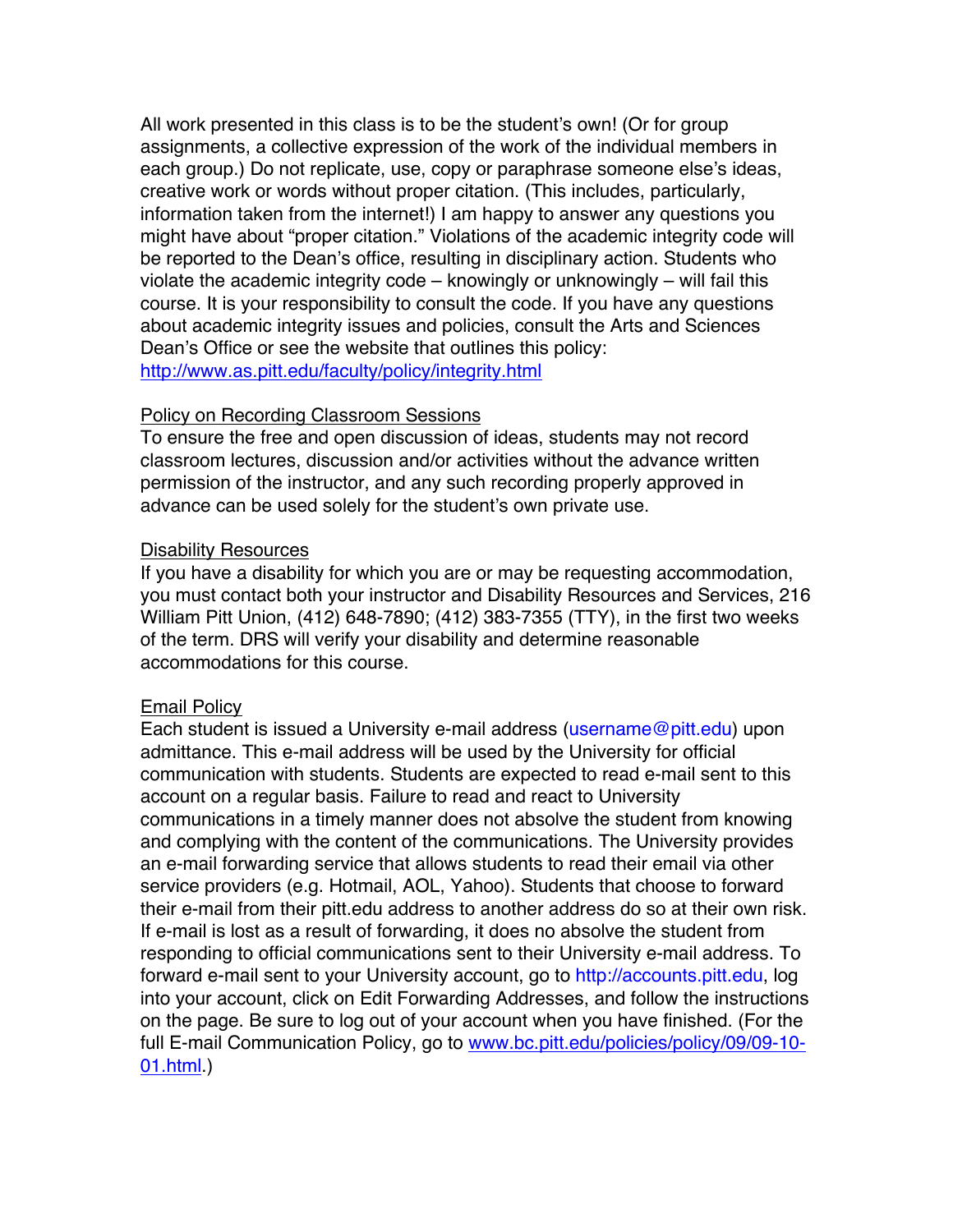Initial Course Bibliography:

These sources were assembled by past instructors of the Teaching of Art History Seminar. They are posted on courseweb as a resource to you. Our goal this semester is to expand this bibliography and create a teaching 'toolkit' that could be a resource for all of us.

Burnham, Rika, and Elliott Kai-Kee, *Teaching in the Art Museum: Interpretation as Experience* (Los Angeles: The J. Paul Getty Museum, 2011). Chapters 5 & 6 posted on courseweb.

Cooper, James L., and Pamela Robinson, "Getting Started: Informal Small-Group Strategies in Large Classes," *New Directions for Teaching and Learning* 81 (Spring 2000): 17-24. (See also Smith below.)

Enerson, Diane M. "Mentoring as Metaphor: An Opportunity for Innovation and Renewal," *New Directions for Teaching and Learning* 85 (Spring 2001): 7-13.

Gurung, Regan A.R., Nancy L. Chick, and Aeron Haynie, eds., *Exploring Signature Pedagogies: Approaches to Teaching Disciplinary Habits of Mind* (Sterling, Virginia: Stylus, 2009). Chapters 1, 2 & 6 on courseweb: "From Generic to Signature Pedagogies," "From Learning History to Doing History: Beyond the Coverage Model" (by Joel M. Sipress and David J. Voelker), and "Critique as Signature Pedagogy in the Arts" (by Helen Klebesadel and Lisa Kornetsky)

Gurung, Regan A.R., and Beth M. Schwartz, *Optimizing Teaching and Learning: Practicing Pedagogical Research* (Oxford: Wiley-Blackwell, 2009). Excerpt from Chap. 2 on courseweb (sections on creating a teaching philosophy statement and portolio, determining your teaching goals and style.)

Fink, L. Dee, *Creating Significant Learning Experiences: An Integrated Approach to Designing College Courses* (San Francisco: Jossey-Bass, 2003). Some excerpts posted on courseweb.

McKeachie, Wilbert J., and Marilla Svinicki, *McKeachie's Teaching Tips: Strategies, Research, and Theory for College and University Teachers, 12<sup>th</sup> ed.* (Boston and New York: Houghton Mifflin, 2006). Chapters 5 and 6 available as .pdf files on courseweb: "Facilitating Discussion: Posing Problems, Listening, Questioning," and "How to Make Lectures More Effective."

Michaelson, Larry K., and Michael Sweet, "The Essential Elements of Team-Based Learning," *New Directions for Teaching and Learning* 116 (Winter 2008): 7-27.